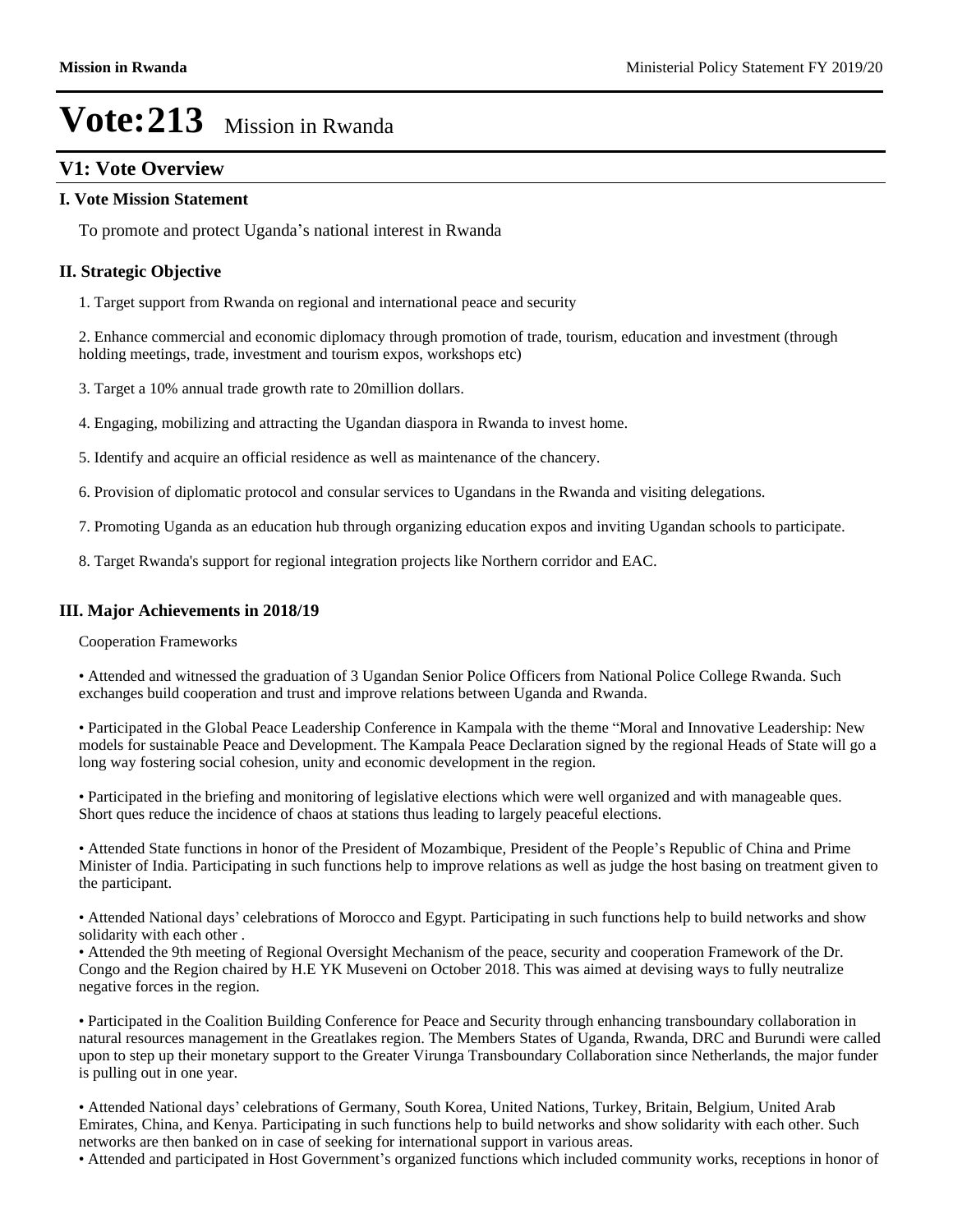$\bullet$ 

## **Vote:213** Mission in Rwanda

visiting dignitaries, celebration s of international achievements, national day commemorations. Attendance to such functions improve relations between the two countries.

Promotion of trade, tourism, education and investment

Hosted Top Management team of Kabale University led by the Vice Chancellor Prof. Joy C. Kwesiga. The team was on the promotional tour to Rwanda Educational institutions marketing Kabale University. They promised to support the Education Expo to be organized by the Mission.

Organised a trip to L. Mburo for diplomats and ambassadors accredited to Rwanda. The tour attracted nine countries and was graced by the State Minister of Tourism Hon. Kiwanda. The tour was a good exposure to diplomats of what Uganda has to offer and many pledged to explore more beyond L.Mburo.

• The Mission organized an exhibition of Uganda's culture and tourism in conjunction with UTB, UWA, Bunyonyi safaris during the famous Kwit'izina function.

Organised a border meeting at Mirama Hills One Stop Border Post (OSBP) first to familiarize with a OSBP as well as establishing the challenges and paving a way forward in order to smoothen and enhance trade between the two countries.

• Uganda's exports to Rwanda increased to 170,769,809,581 in this quarter compared to last quarter 111,466,644,836 which depicts an increase of 53.2%. However, in September, exports reduced to 41,017,538,645 compared to 67,924,216,692 in August, a percentage reduction of 39.6%. This is attributed to the growing campaign by Rwanda to use own products and buy from other markets elsewhere other than Uganda.

• Uganda's exports to Rwanda increased to 170,769,809,581 in this quarter compared to last quarter 111,466,644,836 which depicts an increase of 53.2%. However, in September, exports reduced to 41,017,538,645 compared to 67,924,216,692 in August, a percentage reduction of 39.6%. This is attributed to the growing campaign by Rwanda to use own products and buy from other markets elsewhere other than Uganda.-This will be edited

• Organised the celebration of Uganda's 55th Independence anniversary during which Uganda's tourism potential, trade and investment opportunities were showcased. Independence day celebrations is a tool of marketing Uganda.

Organized and facilitated border meetings at Cyanika and Bunagana Border Posts. The purpose of the meetings were to find out the bottlenecks hindering trade between Rwanda and Uganda and how the Mission could intervene. The state of preparedness for Ebola attack was also assessed plus the influx of refugees from DR Congo.

Attended the University of Rwanda Alumni get together during which the UR Solidarity and Development Fund was launched. Purchased, organized and distributed Ugandan products (Uganda Waragi) to Diplomatic Community in Rwanda. This was aimed at re-awakening the market and thus increase exports of the same to Rwanda.

Diaspora, protocol and Consular Services

Organized a Uganda diaspora meeting in which both the executive of professionals and artisans together with zonal leaders attended and government programs and current security situation in Uganda was relayed to them. This helped to clear the misinformation among the diaspora.

Coordinated and facilitated the Uganda diaspora in Rwanda to support the She Cranes Team. When Ugandans appeared in big numbers, the team was morale boosted and it won the matching thereby improving Uganda's ranking in international arena.

Organised an immigration training for the Mission staff facilitated by Immigration officers from Katuna, Kyanika and Mirama Hills border posts. This was aimed at harmonizing immigration issues and guiding the Mission on how best to handle the consular roles. The training was very beneficial and staff pledged to follow the guidelines for harmony in offering services.

Facilitated with transport back to Uganda one Ugandan who had been released from Rwanda Prison after 25 years of imprisonment.

Organized a Uganda diaspora meeting where National Executive of the Association of Ugandans in Rwanda as well as leaders of the five Sectors of Kigali and its nearby suburbs plus the Ugandan Professionals in Rwanda were invited. Many areas were addressed including HIV/AIDS sensitization. The total audience was 80 people. It is worth noting that Ugandans in Rwanda range from 4000-5000 but currently 330 are registered with the Embassy.

Organised a Diaspora sensitization and registration exercise to Ugandans leaving in Gisenyi district of Rwanda. During the session, government programs were relayed to them and they were encouraged to invest back home.

Arranged for VIP reception and offered Protocol Services to the Rt. Hon. Speaker of Parliament while on transit to and from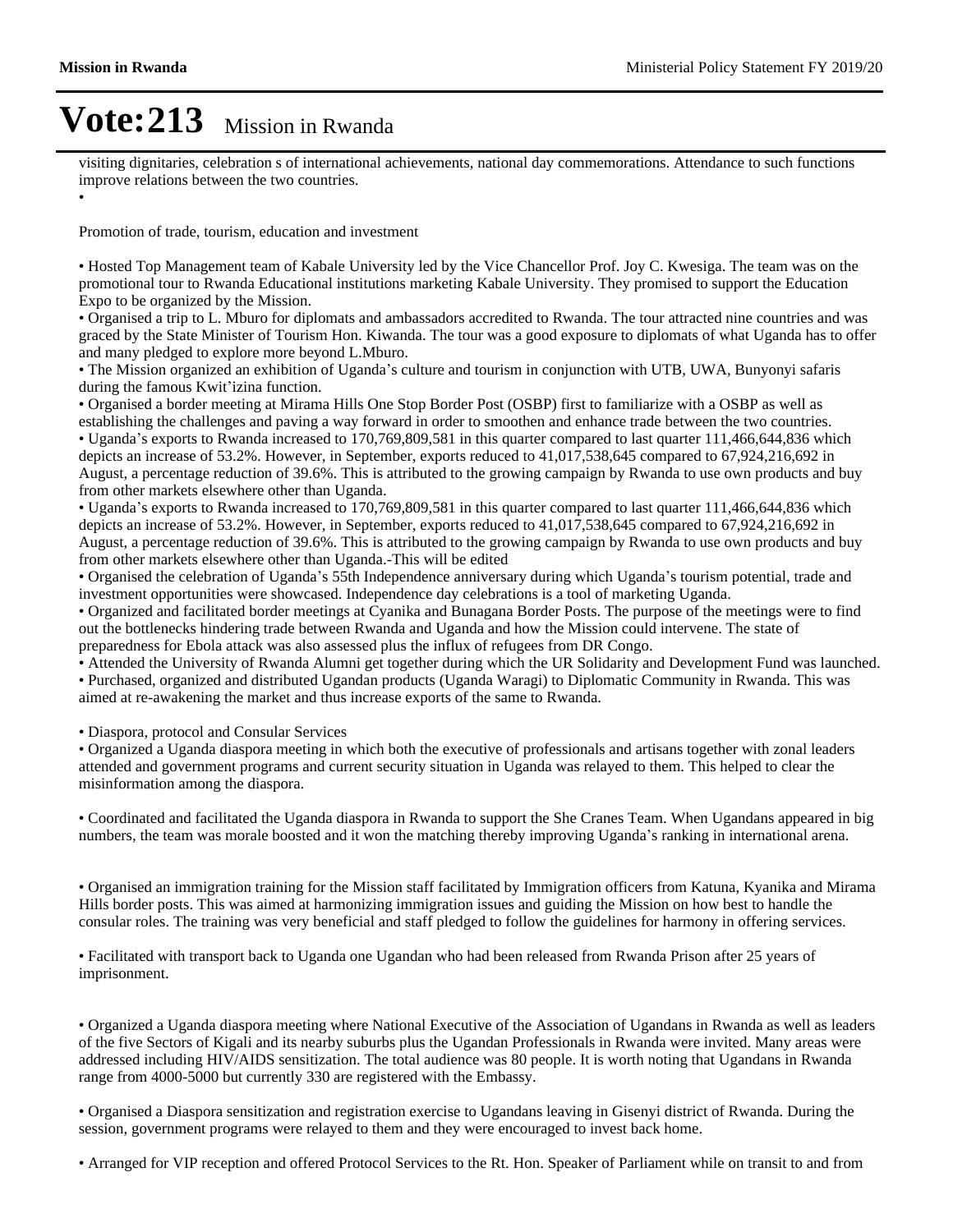Bujumbura to officiate at the 9th East African Inter-Parliamentary games.

Offered protocol services to Ugandan dignitaries visiting Rwanda as well as on transit to various destinations. Catering for Ugandan dignitaries sends a message that Uganda cares for its valued citizens thus

- Facilitated and processed 33 EATV and 20 single entry visas to Uganda.
- Issued travel documents to 458 Ugandans in Rwanda.

Certified 8 documents of Ugandans seeking employment in Rwanda as well as marriage purpose thus facilitating deeper regional integration.

- Attended to 1300 consular inquiries and requests.
- Collected USD 6000 to be remitted to the Consolidated Fund

Received and offered protocol services to 8 dignitaries on government business from Uganda to Rwanda.

Cross-cutting issues

Mobilized and actively participated in a National Tree Planting campaign where about 180 trees were planted on Kabale Municipality streets with local leadership and citizens. This was an eye opener to the locals to support national campaign on environmental conservation.

Carried out HIV/AIDS sensitization to Ugandan diaspora in Rwanda where 80 men and women were informed of the Presidential handbook on ending HIV/AIDS by 2030 and what it entailed. Literature on The Noble Battle, Quick facts on HIV and AIDS 2018 and Presidential Fast Track Initiative Handbook was distributed to the audience.

#### **IV. Medium Term Plans**

Facilitate trade and Investment

Continuous lobby for harmonised positions on various issues of mutual interest in the context of deepening economic integration

- Facilitate promotion of tourism, education and investment
- Provide protocol and Consular services
- Engaging diaspora for national development
- Integrating crosscutting issues for national development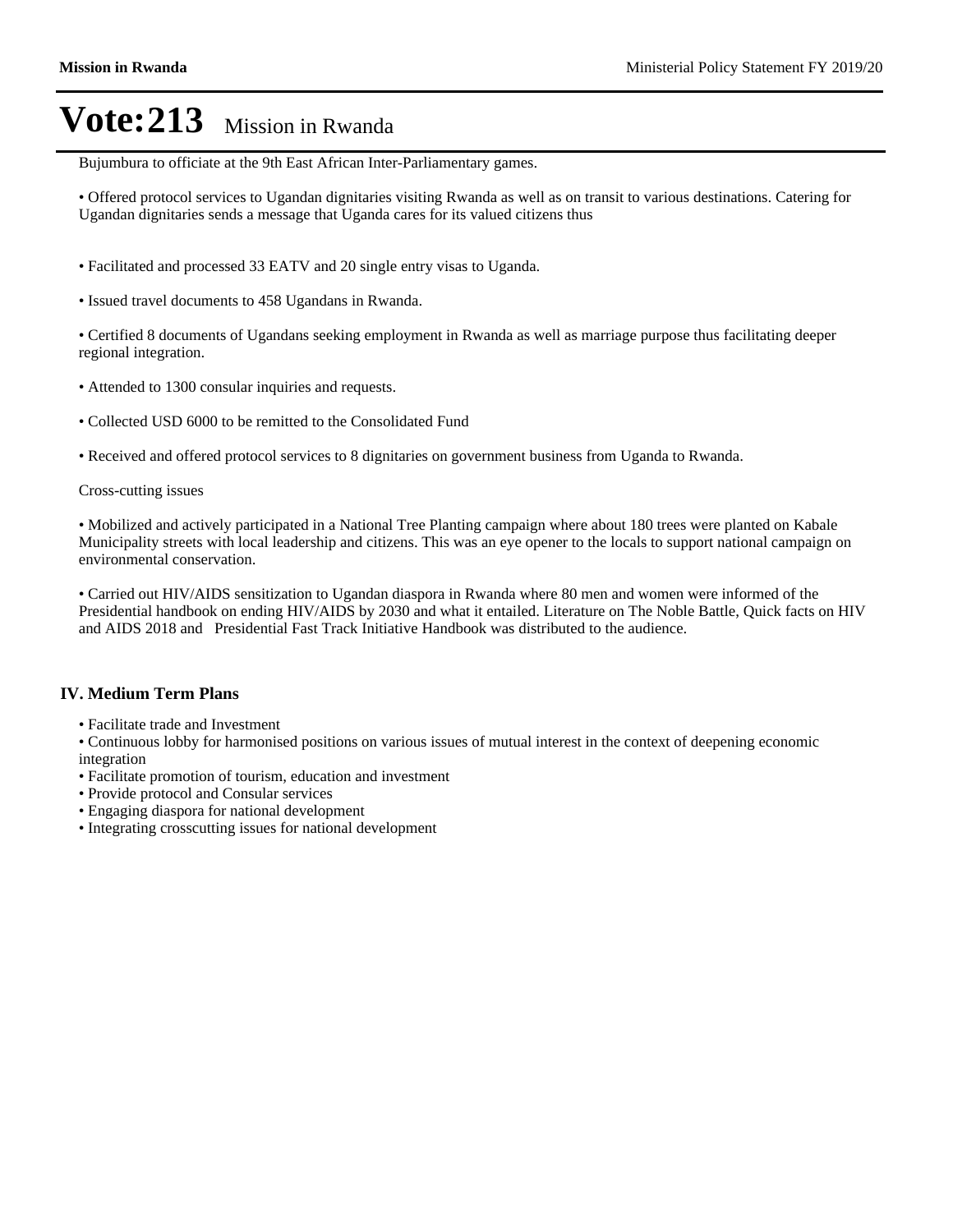## **V. Summary of Past Performance and Medium Term Budget Allocations**

**Table 5.1: Overview of Vote Expenditures (UShs Billion)**

|                                                      |                  |                    |               | 2018/19                                   |         | <b>MTEF Budget Projections</b> |         |         |         |
|------------------------------------------------------|------------------|--------------------|---------------|-------------------------------------------|---------|--------------------------------|---------|---------|---------|
|                                                      |                  | 2017/18<br>Outturn | <b>Budget</b> | <b>Approved Expenditure</b><br>by End Dec | 2019/20 | 2020/21                        | 2021/22 | 2022/23 | 2023/24 |
| Recurrent                                            | Wagel            | 0.503              | 0.529         | 0.254                                     | 0.529   | 0.529                          | 0.529   | 0.529   | 0.529   |
|                                                      | Non Wage         | 2.021              | 2.408         | 1.572                                     | 2.776   | 2.776                          | 2.776   | 2.776   | 2.776   |
| Devt.                                                | GoU              | 0.134              | 0.020         | 0.003                                     | 0.020   | 0.020                          | 0.020   | 0.020   | 0.020   |
|                                                      | Ext. Fin.        | 0.000              | 0.000         | 0.000                                     | 0.000   | 0.000                          | 0.000   | 0.000   | 0.000   |
|                                                      | <b>GoU</b> Total | 2.658              | 2.957         | 1.829                                     | 3.325   | 3.325                          | 3.325   | 3.325   | 3.325   |
| <b>Total GoU+Ext Fin (MTEF)</b>                      |                  | 2.658              | 2.957         | 1.829                                     | 3.325   | 3.325                          | 3.325   | 3.325   | 3.325   |
|                                                      | Arrears          | 0.000              | 0.000         | 0.000                                     | 0.000   | 0.000                          | 0.000   | 0.000   | 0.000   |
| <b>Total Budget</b>                                  |                  | 2.658              | 2.957         | 1.829                                     | 3.325   | 3.325                          | 3.325   | 3.325   | 3.325   |
| <b>A.I.A Total</b>                                   |                  | N/A                | N/A           | N/A                                       | N/A     | N/A                            | N/A     | N/A     | N/A     |
| <b>Grand Total</b>                                   |                  | 2.658              | 2.957         | 1.829                                     | 3.325   | 3.325                          | 3.325   | 3.325   | 3.325   |
| <b>Total Vote Budget</b><br><b>Excluding Arrears</b> |                  | 2.658              | 2.957         | 1.829                                     | 3.325   | 3.325                          | 3.325   | 3.325   | 3.325   |

### **VI. Budget By Economic Clasification**

**Table V6.1 2018/19 and 2019/20 Budget Allocations by Item**

|                                        |       | 2018/19 Approved Budget |       |              |       | 2019/20 Draft Estimates |              |
|----------------------------------------|-------|-------------------------|-------|--------------|-------|-------------------------|--------------|
| <b>Billion Uganda Shillings</b>        | GoU   | Ext. Fin                | AIA   | <b>Total</b> | GoU   | Ext. Fin                | <b>Total</b> |
| <b>Output Class: Outputs Provided</b>  | 2.937 | 0.000                   | 0.000 | 2.937        | 3.305 | 0.000                   | 3.305        |
| 211 Wages and Salaries                 | 1.528 | 0.000                   | 0.000 | 1.528        | 1.647 | 0.000                   | 1.647        |
| 212 Social Contributions               | 0.027 | 0.000                   | 0.000 | 0.027        | 0.027 | 0.000                   | 0.027        |
| 213 Other Employee Costs               | 0.043 | 0.000                   | 0.000 | 0.043        | 0.043 | 0.000                   | 0.043        |
| 221 General Expenses                   | 0.111 | 0.000                   | 0.000 | 0.111        | 0.167 | 0.000                   | 0.167        |
| 222 Communications                     | 0.064 | 0.000                   | 0.000 | 0.064        | 0.064 | 0.000                   | 0.064        |
| 223 Utility and Property Expenses      | 0.587 | 0.000                   | 0.000 | 0.587        | 0.592 | 0.000                   | 0.592        |
| 226 Insurances and Licenses            | 0.061 | 0.000                   | 0.000 | 0.061        | 0.061 | 0.000                   | 0.061        |
| 227 Travel and Transport               | 0.296 | 0.000                   | 0.000 | 0.296        | 0.469 | 0.000                   | 0.469        |
| 228 Maintenance                        | 0.220 | 0.000                   | 0.000 | 0.220        | 0.235 | 0.000                   | 0.235        |
| <b>Output Class: Capital Purchases</b> | 0.020 | 0.000                   | 0.000 | 0.020        | 0.020 | 0.000                   | 0.020        |
| <b>312 FIXED ASSETS</b>                | 0.020 | 0.000                   | 0.000 | 0.020        | 0.020 | 0.000                   | 0.020        |
| <b>Grand Total:</b>                    | 2.957 | 0.000                   | 0.000 | 2.957        | 3.325 | 0.000                   | 3.325        |
| <b>Total excluding Arrears</b>         | 2.957 | 0.000                   | 0.000 | 2.957        | 3.325 | 0.000                   | 3.325        |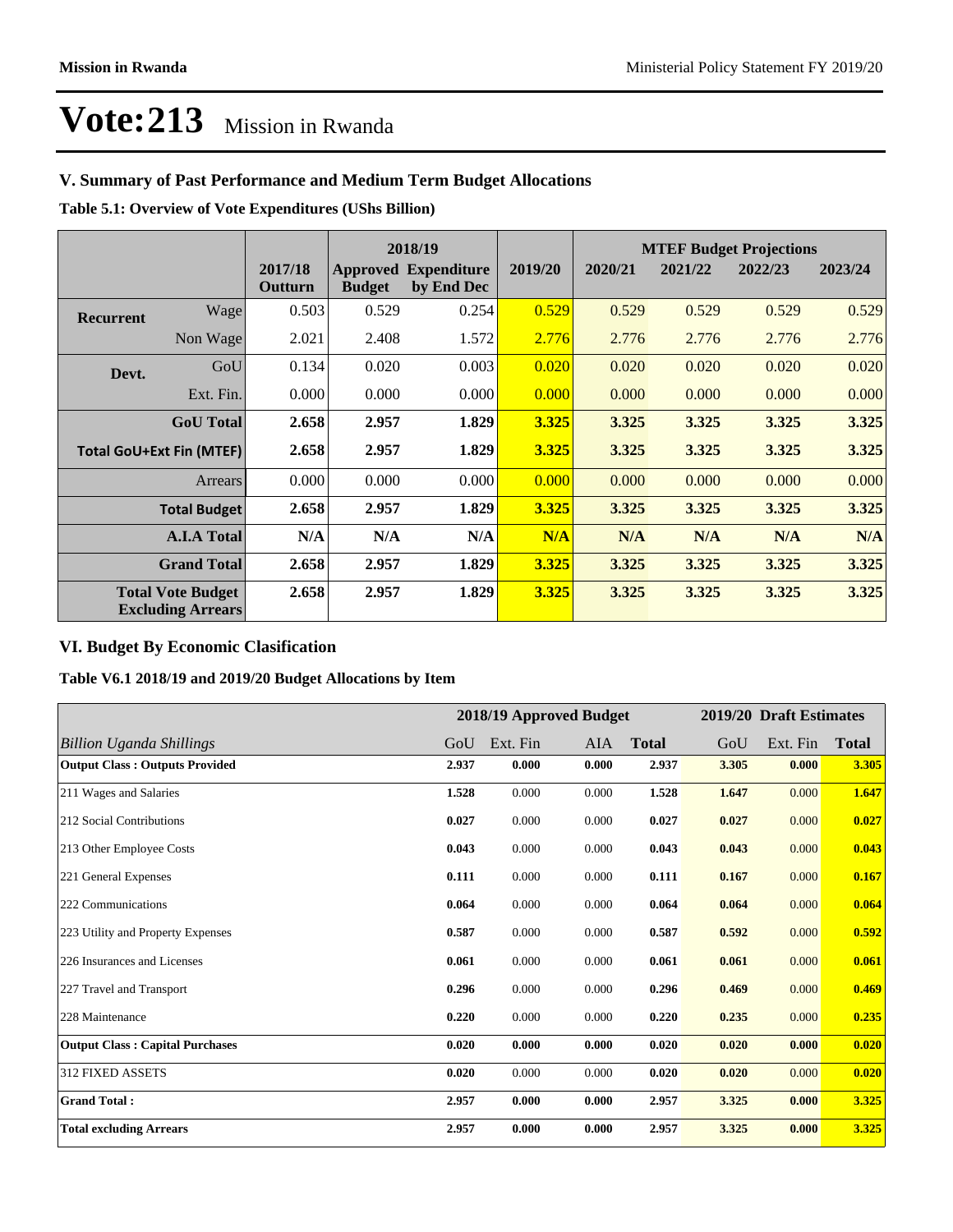#### **VII. Budget By Programme And Subprogramme**

#### **Table V7.1: Past Expenditure Outturns and Medium Term Projections by Programme and SubProgramme**

| Billion Uganda shillings             |                                     | FY 2018/19                |                                   |                                             |         | <b>Medium Term Projections</b> |         |         |
|--------------------------------------|-------------------------------------|---------------------------|-----------------------------------|---------------------------------------------|---------|--------------------------------|---------|---------|
|                                      | <b>FY 2017/18</b><br><b>Outturn</b> | Approved<br><b>Budget</b> | <b>Spent By</b><br><b>End Dec</b> | 2019-20<br><b>Proposed</b><br><b>Budget</b> | 2020-21 | 2021-22                        | 2022-23 | 2023-24 |
| <b>52 Overseas Mission Services</b>  | 2.658                               | 2.957                     | 1.829                             | 3.325                                       | 3.325   | 3.325                          | 3.325   | 3.325   |
| 01 Headquarters Kigali               | 2.524                               | 2.937                     | 1.826                             | 3.305                                       | 3.305   | 3.305                          | 3.305   | 3.305   |
| 0404 Strengthening Mission in Rwanda | 0.134                               | 0.020                     | 0.003                             | 0.020                                       | 0.020   | 0.020                          | 0.020   | 0.020   |
| <b>Total for the Vote</b>            | 2.658                               | 2.957                     | 1.829                             | 3.325                                       | 3.325   | 3.325                          | 3.325   | 3.325   |
| <b>Total Excluding Arrears</b>       | 2.658                               | 2.957                     | 1.829                             | 3.325                                       | 3.325   | 3.325                          | 3.325   | 3.325   |

#### **VIII. Programme Performance and Medium Term Plans**

#### **Table V8.1: Programme Outcome and Outcome Indicators ( Only applicable for FY 2019/20)**

| <b>Programme:</b>                                                                                                                                                                                                                                                                                                                                                                                                                                                                                                                                  | 52 Overseas Mission Services                                                                                         |  |                  |               |            |            |
|----------------------------------------------------------------------------------------------------------------------------------------------------------------------------------------------------------------------------------------------------------------------------------------------------------------------------------------------------------------------------------------------------------------------------------------------------------------------------------------------------------------------------------------------------|----------------------------------------------------------------------------------------------------------------------|--|------------------|---------------|------------|------------|
| <b>Programme Objective</b><br>1. Promote Regional and International Peace & Security<br>2. Promote Commercial & Economic Diplomacy<br>3. Promote Regional Integration<br>4. Promote Uganda's Public Diplomacy and Enhancement of her Image in Rwanda<br>5. Provide Diplomatic, Protocol & Consular Services<br>6. Mobilize the Diaspora for National Development<br>7. Strengthen Institutional Capacity<br>8. Integrating cross-cutting issues of gender equity, HIV/AIDS and Environment for national development<br><b>Responsible Officer:</b> |                                                                                                                      |  |                  |               |            |            |
|                                                                                                                                                                                                                                                                                                                                                                                                                                                                                                                                                    | <b>Accounting Officer</b>                                                                                            |  |                  |               |            |            |
|                                                                                                                                                                                                                                                                                                                                                                                                                                                                                                                                                    | <b>Programme Outcome:</b> Enhanced national Security, Development, country's image abroad and well being of Ugandans |  |                  |               |            |            |
| Sector Outcomes contributed to by the Programme Outcome                                                                                                                                                                                                                                                                                                                                                                                                                                                                                            |                                                                                                                      |  |                  |               |            |            |
| 1. Improved regional and International Relations                                                                                                                                                                                                                                                                                                                                                                                                                                                                                                   |                                                                                                                      |  |                  |               |            |            |
|                                                                                                                                                                                                                                                                                                                                                                                                                                                                                                                                                    | <b>Performance Targets</b>                                                                                           |  |                  |               |            |            |
| <b>Outcome Indicators</b>                                                                                                                                                                                                                                                                                                                                                                                                                                                                                                                          |                                                                                                                      |  |                  | 2019/20       | 2020/21    | 2021/22    |
|                                                                                                                                                                                                                                                                                                                                                                                                                                                                                                                                                    |                                                                                                                      |  | <b>Base</b> year | <b>Target</b> | Projection | Projection |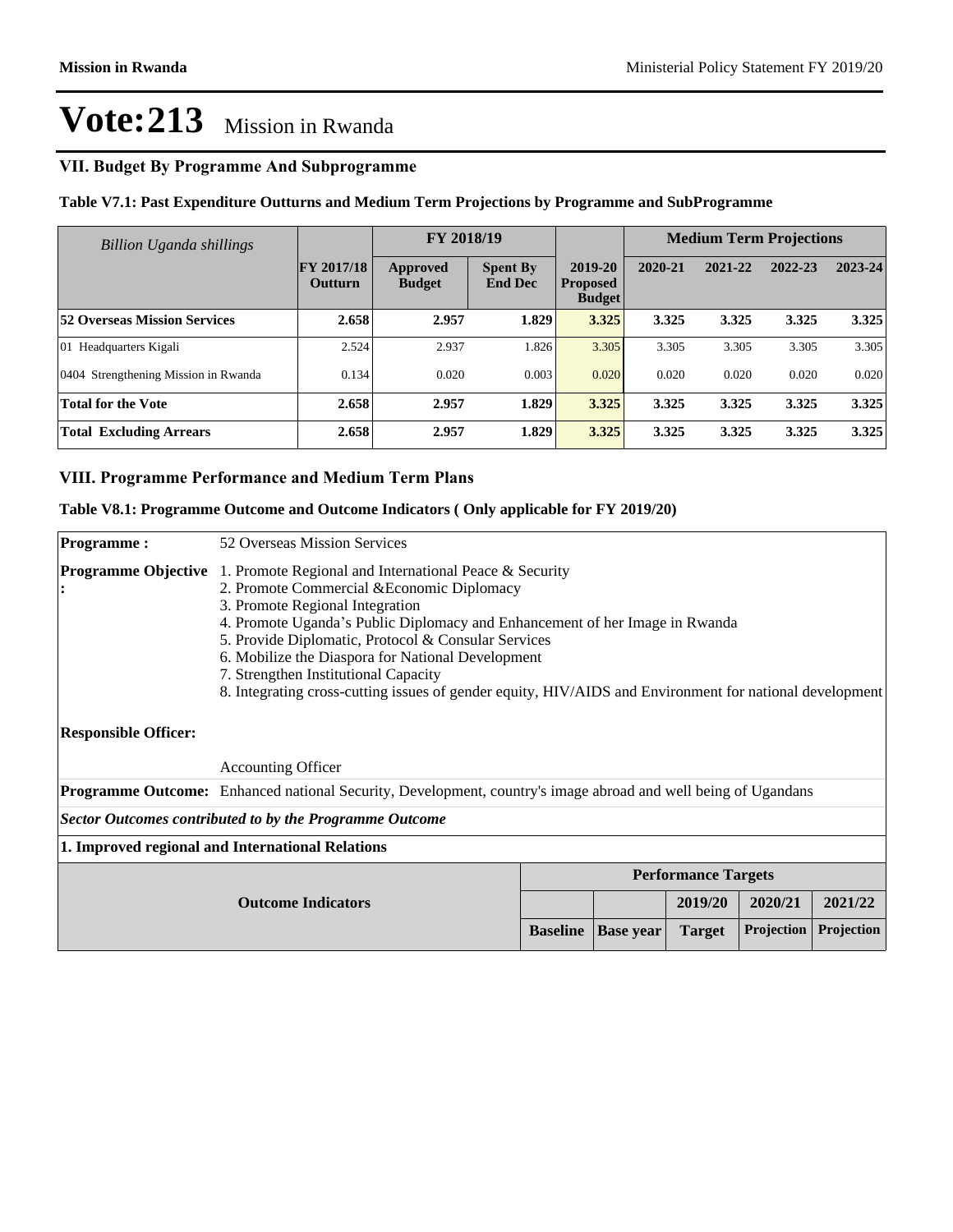| • Number of cooperation frameworks negotiated and concluded.      |    | 2017 | $\mathcal{D}$ | 2                       | $\sqrt{2}$ |
|-------------------------------------------------------------------|----|------|---------------|-------------------------|------------|
| • Percentage Change of Foreign Exchange inflow                    | 0% | 2017 | 1%            | 2%                      | 3%         |
| • Rating of Uganda's image abroad.                                | 75 | 2018 | 80            | 85                      | 90         |
| SubProgramme: 01 Headquarters Kigali                              |    |      |               |                         |            |
| <b>Output: 01 Cooperation frameworks</b>                          |    |      |               |                         |            |
| No. of Multilateral cooperation frameworks negotiated or signed   |    |      |               | $\overline{\mathbf{4}}$ | 4          |
| No. of Bilateral cooperation frameworks negotiated or signed.     |    |      |               | 4                       | 4          |
| <b>Output: 02 Consulars services</b>                              |    |      |               |                         |            |
| No. of official visits facilitated                                |    |      | 20            | 20                      | 20         |
| Number of Visas issued to foreigners travelling to Uganda.        |    |      | <b>150</b>    | 150                     | 150        |
| Output: 04 Promotion of trade, tourism, education, and investment |    |      |               |                         |            |
| No. of foreign Tourism promotion engagements.                     |    |      | 3             | 3                       | 3          |
| No. of scholarships secured.                                      |    |      |               | 2                       | 2          |
| No. of export markets accessed.                                   |    |      |               | 1                       | 1          |

#### **IX. Major Capital Investments And Changes In Resource Allocation**

#### **Table 9.1: Major Capital Investment (Capital Purchases outputs over 0.5Billion)**

N/A

### **X. Vote Challenges and Plans To Improve Performance**

#### **Vote Challenges**

- Under funding on the entire budget on all budget lines leaving the High Commission unable to carry out its planned activities.
- Loss on poundage that affect the Mission budget due to exchange rate fluctuations
- No Budget allocated to the Mission to carry out Commercial and Economic Diplomacy activities.
- Lack of an Official Residence hence high rental costs using limited funding allocated to the Mission.
- Slow response from host government

#### **Plans to improve Vote Performance**

- Continuous engagement with MOFPED and MOFA for additional resources
- Acquisition of Official residence
- Staff Capacity building in areas like customer care, tourism, protocol, immigration

#### **XI Off Budget Support**

#### **Table 11.1 Off-Budget Support by Sub-Programme**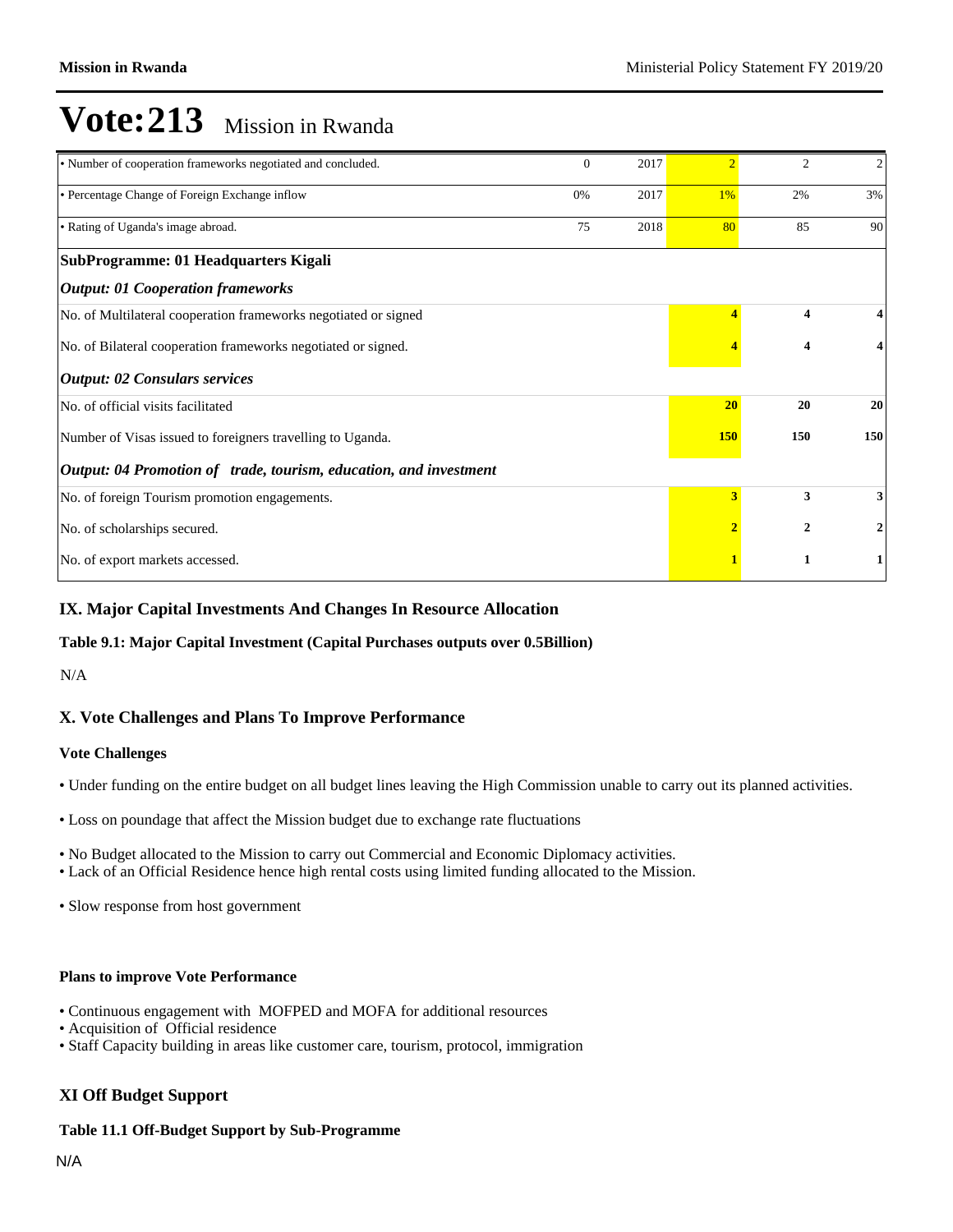## **XII. Vote Cross Cutting Policy And Other Budgetary Issues**

#### **Table 12.1: Cross- Cutting Policy Issues**

| <b>Issue Type:</b>                  | <b>HIV/AIDS</b>                                                                                                                                                                                                                                        |  |  |  |  |  |  |
|-------------------------------------|--------------------------------------------------------------------------------------------------------------------------------------------------------------------------------------------------------------------------------------------------------|--|--|--|--|--|--|
| Objective:                          | Support staff and Ugandan Diaspora living with HIV/AIDS to contribute to National Development                                                                                                                                                          |  |  |  |  |  |  |
| <b>Issue of Concern:</b>            | • Enhance HIV/AIDS Education, information dissemination, sensitization and awareness rising and<br>advocacy programs.<br>• Strengthen the capacity of the Mission to mainstream HIV/AIDS.                                                              |  |  |  |  |  |  |
| <b>Planned Interventions:</b>       | 1. Develop HIV&AIDS workplace Policy.<br>2. Ensure access to treatment for the affected, coordinate family planning activities<br>• Enhance HIV/AIDS Education, information dissemination, sensitization and awareness rising and<br>advocacy programs |  |  |  |  |  |  |
| <b>Budget Allocation (Billion):</b> | 0.080                                                                                                                                                                                                                                                  |  |  |  |  |  |  |
| <b>Performance Indicators:</b>      | HIV&AIDS Policy in place<br>No. and types of literature acquired and disseminated<br>No. of staff Ugandan diaspora facilitated                                                                                                                         |  |  |  |  |  |  |
| <b>Issue Type:</b>                  | Gender                                                                                                                                                                                                                                                 |  |  |  |  |  |  |
| Objective:                          | Promote and incorporate Gender Equity for national Development                                                                                                                                                                                         |  |  |  |  |  |  |
| <b>Issue of Concern:</b>            | Organise counselling, health talks and gender empowerment programs                                                                                                                                                                                     |  |  |  |  |  |  |
| <b>Planned Interventions:</b>       | Collaborate with Ministry of Gender, Labour and Social Development (MoGLSD) and Equal<br>Opportunities Commission (EOC) on matters of gender mainstreaming.                                                                                            |  |  |  |  |  |  |
| <b>Budget Allocation (Billion):</b> | 0.080                                                                                                                                                                                                                                                  |  |  |  |  |  |  |
| <b>Performance Indicators:</b>      | No. of youth disabled and women supported                                                                                                                                                                                                              |  |  |  |  |  |  |
| <b>Issue Type:</b>                  | <b>Enviroment</b>                                                                                                                                                                                                                                      |  |  |  |  |  |  |
| Objective:                          | Preserve the Environment and observe Human Rights                                                                                                                                                                                                      |  |  |  |  |  |  |
| <b>Issue of Concern:</b>            | Defend environmental issues in the region as one of its core priorities                                                                                                                                                                                |  |  |  |  |  |  |
| <b>Planned Interventions:</b>       | • Ensure the environs of the Chancery and Official Residence are maintained green<br>• Defend environmental issues in the region as one of its core priorities<br>• Encourage paperless office.<br>• Observe international Protocols on Human Rights   |  |  |  |  |  |  |
| <b>Budget Allocation (Billion):</b> | 0.080                                                                                                                                                                                                                                                  |  |  |  |  |  |  |
| <b>Performance Indicators:</b>      | Safe and Green Environment                                                                                                                                                                                                                             |  |  |  |  |  |  |

### **XIII. Personnel Information**

**Table 13.1 Staff Establishment Analysis**